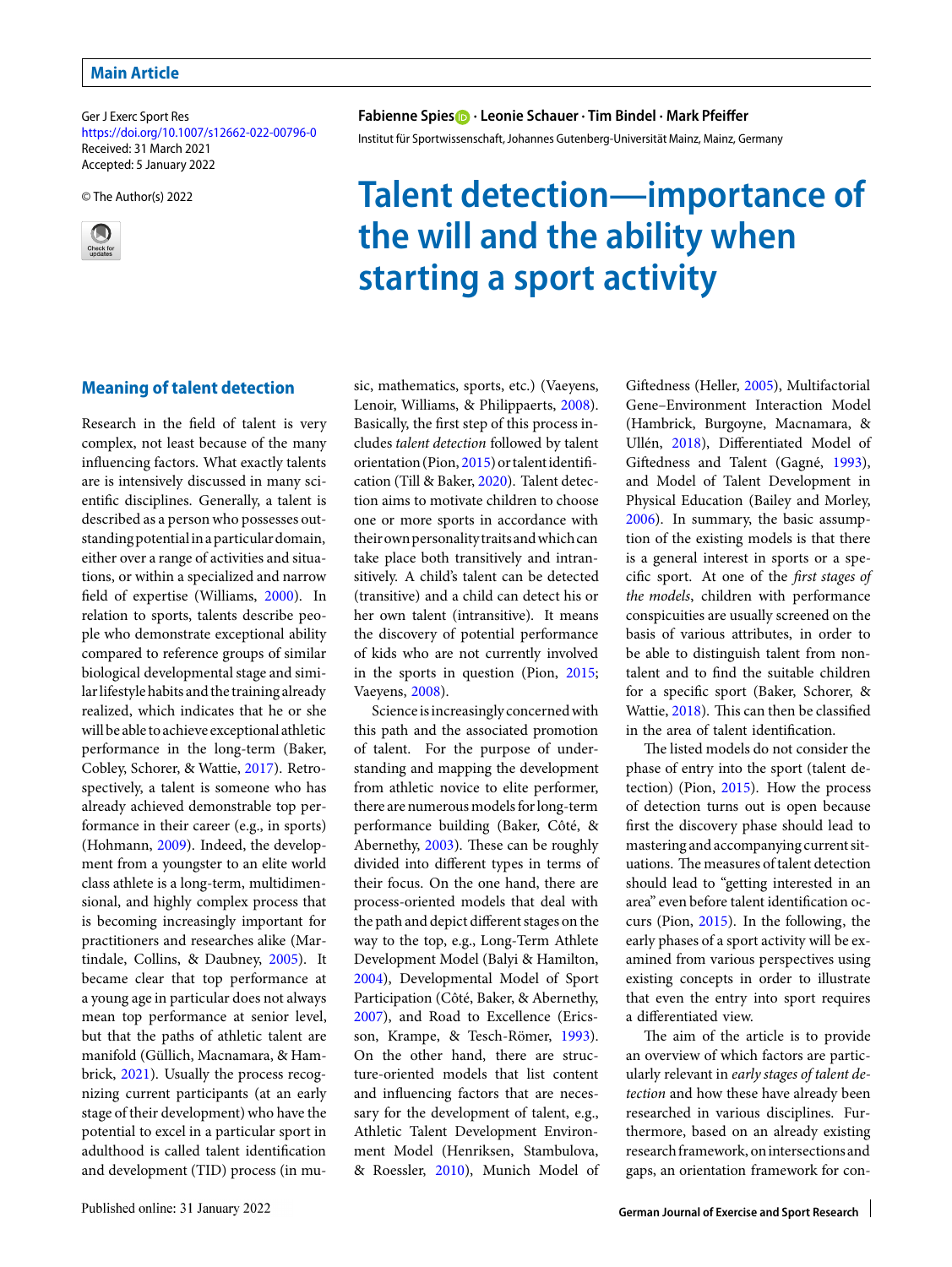

<span id="page-1-0"></span>Fig. 1 ▲ Munich Model of Giftedness (Heller, [2005\)](#page-8-7) adapted to sports (Hohmann, [2009\)](#page-8-1)

ceptual research in sports science will be proposed. From this, intervention steps should be derived in the future.

## **Concepts of talent development**

A review of the current literature on talent development reveals a broad spectrum of research methodological approaches from different scientific disciplines. In order to be able to map possible influencing factors in the process of talent detection in particular, various models of talent development have been proposed (often based on giftedness and talent) (Subotnik, Olszewski-Kubilius, & Worrell, [2011\)](#page-8-9). Some of the talent development models described are designed to explain the evolution of talent over time, going beyond the school years into adult eminence (Subotnik et al., [2011\)](#page-8-9). Other models emphasize content and influencing factors, so that the individual develops as an integrative organism and thus acts actively as a whole (Bailey & Morley, [2006\)](#page-7-7).

Across disciplines, Heller [\(2005\)](#page-8-7) summarizes in the *Munich Model of Gifedness* the tripartite of noncognitive

personality traits (achievement motivation, striving for cognition, self-concept, etc.), gifedness factors (intelligence, creativity, psychomotor skills, etc.), and environmental characteristics (parents' educational level, number of siblings, critical life events, etc.) as those essential building blocks that interact to result in a person's achievement in a particular domain. Since the development of these models such as the Munich Model of Gifedness (Heller, [2005\)](#page-8-7), it has become clear that in the dynamic process of talent development, both predictors (intellectual and non-intellectual), various criteria (e.g., performance) and moderators (environment; personality) play an essential role. These individual forms of gifedness, which are usually not always easily distinguishable, can more or less clearly be linked with certain achievement areas (e.g., mathematics, languages, conduct, music, sports) (Baker et al., [2017\)](#page-7-0). Hohmann [\(2009\)](#page-8-1) adapted the Munich Model of Gifedness to sports ( $\blacksquare$  Fig. [1](#page-1-0)). The model includes moderators that affect the long-term development of complex competitive performance from childhood through adolescence and into adulthood. Taking these aspects into account, Hohmann [\(2009\)](#page-8-1) distinguishes between, among other things, sport motor skills, trainability, psychomotor competences, and ability utilization regarding them as individual ability potentials. The noncognitive personality features include for example performance motivation, dealing with (competition) anxiety, as well as working and training strategies, which prove relevant for the acquisition of expertise.

This model does not consider timerelated steps, while different psychological models aim to describe achievement and focus on its development in different domains. Preckel et al. [\(2020\)](#page-8-10) combine the influencing factors over time and thus map a development process that has not yet been received in sports science. With the Talent Development in Achievement Domains (TAD) framework, the authors provide a general talent development framework applicable to a wide range of achievement domains, such as Sports Science (**D** Fig. [2](#page-3-0)). The TAD framework is the first to map the importance of these influencing factors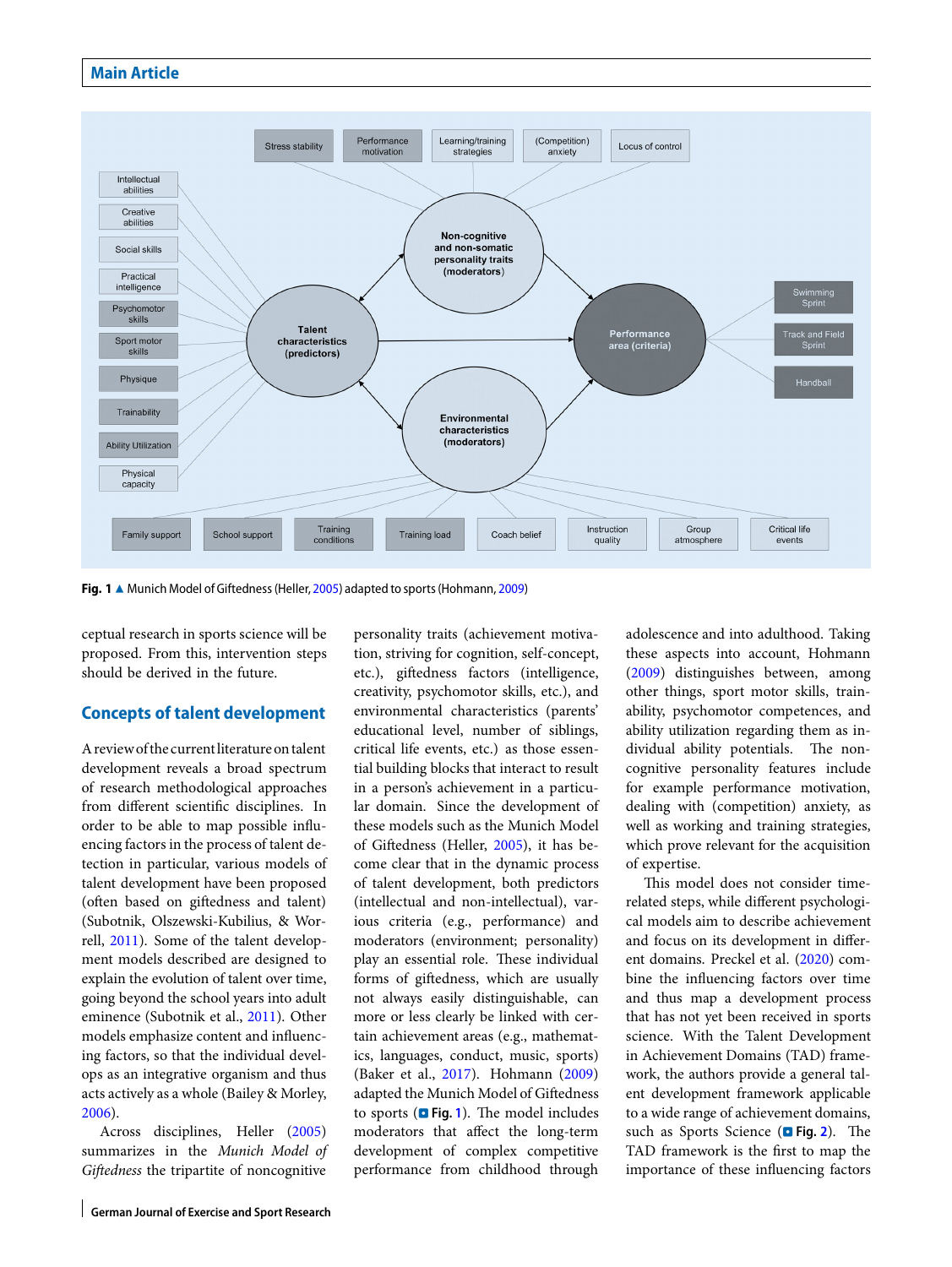at different stages of development and across different performance domains. It is precisely these aspects that are crucial for identifying and promoting talent development. The TAD maps achievement development from elementary school age to adulthood and can be adapted to different achievement domains (such as music, or mathematics). A special feature of this framework model is the integration of different perspectives on achievement development (e.g., intelligence, gifedness, and expertise research). In order to pursue the aim of the article focusing on talent detection special attention will be paid to the upper part of the model (Aptitude and Competence).

What is noteworthy in Preckel's model compared to Heller's is that the personal factors are in focus, whereas the environmental factors are of minor importance. According to Preckel et al. [\(2020\)](#page-8-10) ability–personality profiles are useful for talent development. A process of ability differentiation associated with the development of nonability factors leads to the formation of *ability–personality profiles* that differ across people. These profiles consist of individual constellations of abilities, interests and values, motivational variables, or self-concepts that predict further talent development across a wide range of performance levels, including exceptional performance (Ackerman & Heggestad, [1997\)](#page-7-9). Although mean levels of achievement-related factors are useful for predicting the achievement level of an individual, an individual's ability–personality profile is useful for predicting domain selection and the domain in which the person achieves best (Coyle, Purcell, Snyder, & Richmond, [2014;](#page-7-10) Wang, Ye, & Degol, [2017\)](#page-8-11).

But what are the individual components of these profiles, what causes them to be formed, and what role do they play in entry into the sport? Preckel et al. [\(2020\)](#page-8-10) initially summarize the two developmental levels of Aptitude and Competence. *Aptitude* refers to individual constellations of psychological factors that predispose a person to certain degrees of interest or engagement in an activity, which in turn are relevant to a particular domain of performance. *Competence* refers to a set of interrelated and systematically developed skills, knowledge, and abilities that result from systematic learning and enable a person to act effectively in a situation.

Evidence on thislevel-dependent contents can be found in various disciplines regarding the start of an activity. Preckel et al. [\(2020\)](#page-8-10) give examples for the arts, mathematics, and visual arts, but encourages *transfer to other domains*, considering research gaps and domain-specific characteristics.

## **Sport-specific evidence in the first parts of the TAD framework**

Although the transfer of the TAD framework to sport is not entirely trivial and deviations occur at individual interfaces, parallels can nevertheless befoundinvarious disciplines of Sport Science. Models based in sports, such as the Developmental Model of Sport Participation (DMSP) (Côté et al., [2007\)](#page-7-4) already provide guidance on long-term performance building and the various stages of the development process. Predictors and indicators out of the TAD framework can be used as contents and contributing components (factors) to examine the individual stages of talent development in even greater detail. In this context, predictor means influencingfactors to solve current sporting tasks, rather than making a prognosis.

## Aptitude

One area of much research is domainspecific aptitude. This includes for example abilities, more precise in sports, this mostly refers to physiological and physical abilities such as body dimensions (Lopes, Rodrigues, Maia, & Malina, [2011\)](#page-8-12). Assuming a high general ability across sports (close to entry level), physical and physiological parameters play a role in sports. If you want to display abilities and thus *aptitude*, motor control is a possible predictor of general physical activity in 6- to 10-year-old children (Lopes et al., [2011\)](#page-8-12). These parameters are often the subject of *talent checks*(Pion, Lenoir, Vandorpe, & Segers, [2015;](#page-8-13) Platvoet et al., [2018\)](#page-8-14), which are predominantly located in institutionalized sports. If a motor trait turns out

## **Abstract**

Ger J Exerc Sport Res <https://doi.org/10.1007/s12662-022-00796-0> © The Author(s) 2022

**F. Spies · L. Schauer · T. Bindel · M. Pfeiffer**

## **Talent detection—importance of the will and the ability when starting a sport activity**

#### **Abstract**

The early identification of sports talents includes finding the right sport and is of great importance for both scientists and practitioners. In this article, special attention will be paid to the entry into sports in general as a basis of a talent development process. Sport-specific evidence from a variety of talent development models will be listed and research gaps will be identified. For this purpose, this article refers to a model that can be classified as both process and structure oriented and tries to find domain-specific application. A framework is presented as a research approach in which the different scientific disciplines can bring together their subject areas. This enables socalled ability–personality profiles consisting individual constellations of motivation variables, interests, skills, and experience to be studied together and incorporated into the talent development process. The arrangement of movement offers should be oriented to the individual profiles. At the same time, movement experiences can offer the basis for the formation of interests, motivation, and sport-motor skills, i.e., of the will and the ability. Taking the will into account as well as the ability could lead people to detect their own talent (based on contents of the presented framework) and the sport that is suitable for them, and thus be ready for the entry to the path of talent development.

#### **Keywords**

Talent detection · Ability–personality profile · Children's interests · Finding your sport · Talent development

to be a suitable predictor of later peak performance, this trait is included in the early process of talent identification. The goal is to find above-average children. In addition to this criterion of performance conspicuity, Hohmann [\(2001\)](#page-8-15) describes the relative development speed, utilization and resilience as three further performance diagnostic criteria of sporting talent. The relative development speed considers the dependence of the performance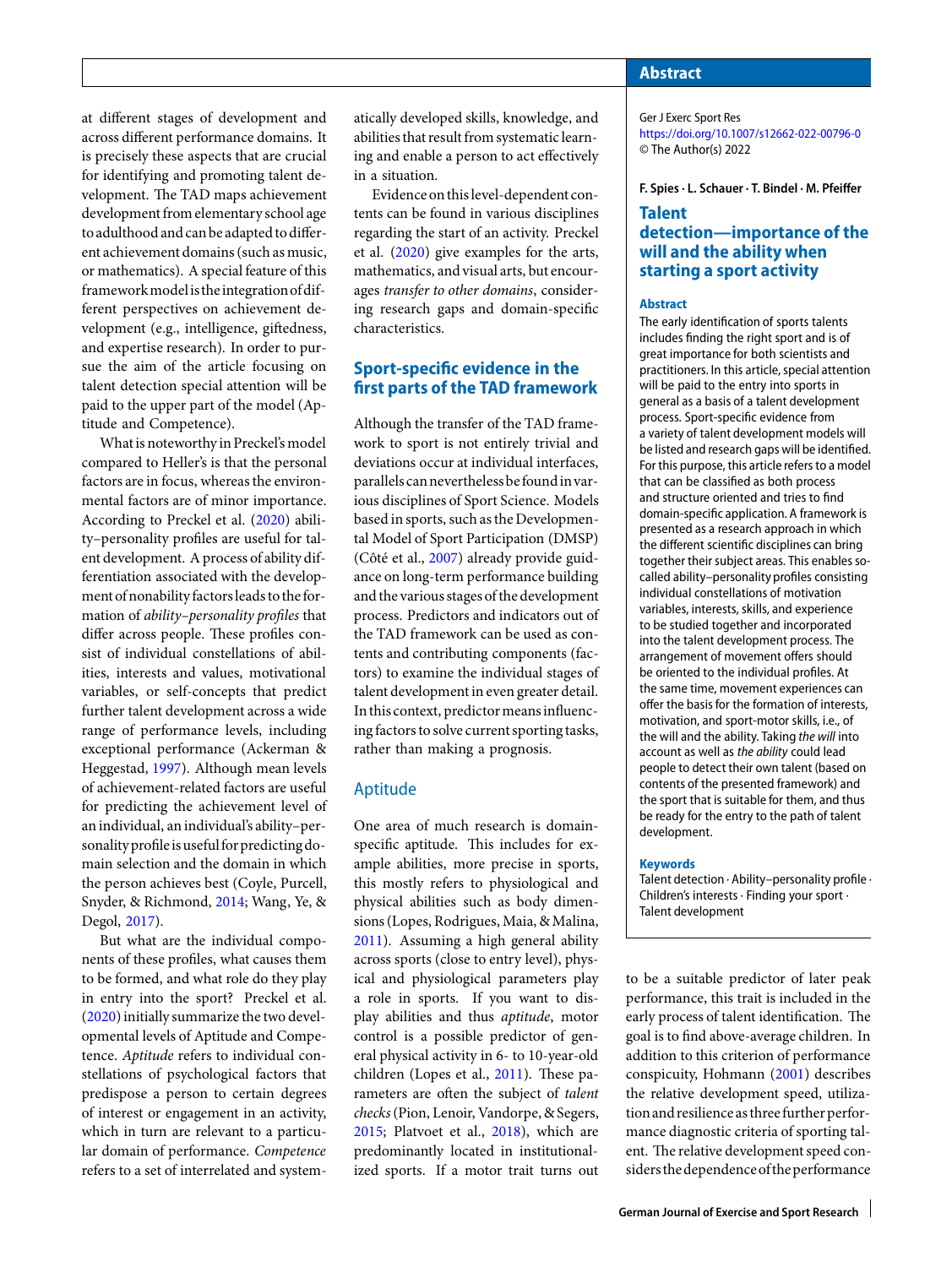

<span id="page-3-0"></span>**Fig. 2** A The Talent Development in Achievement Domains (TAD) framework (Preckel et al., [2020\)](#page-8-10). The rectangle shows the area relevant to this article (Levels Aptitude and Competence)

progress on the already achieved performance level. Utilization means that the highest possible performance is to be achieved with the most economical use of resources. Accordingly, young athletes are particularly suitableforachievingoutstanding competitive performance with rather undeveloped age-related performance prerequisites. In this case, there is the opportunity to systematically develop the full capacity of the performance and development reservesand tocarefullyunfold them up to the individual maximum performance (Hohmann, [2009\)](#page-8-1).

Motives are a central psychological prerequisite for sports activities (Lehn-ert, Sudeck, & Conzelmann, [2011\)](#page-8-16). They are distinguished by psychologists as implicit and explicit motives (Wegner & Schüler, [2015\)](#page-8-17). Here, only the implicit motives (e.g., achievement motive) are related to physiological (e.g., endocrine) parameters (Wegner & Schüler, [2015\)](#page-8-17). To this end, Wegner and Teubel [\(2014\)](#page-8-18) were able to predict the near-competitive game performance of sport students in handball, soccer, and basketball via the achievement motive. The concept of implicit motives attempts to explain the direction, intensity, and persistence in the pursuit of goals (McClelland, [1987\)](#page-8-19). In sports, for example, this is used to try to predict performance and well-being (Hänsel, Baumgärtner, Kornmann, & Ennigkeit, [2016\)](#page-8-20). Wegner and Schüler [\(2015\)](#page-8-17) describe implicit motives as being associated with spontaneously and repeatedly exhibited long-term behavioral trends. Furthermore, according to Wegner and Schüler [\(2015\)](#page-8-17), the fit between a person's implicit motives and motivational self-images, own goals, or situational incentives leads to improved wellbeing, stronger motivation, and thus better athletic performance.

Related to sports, the theory of planned behavior (Ajzen, [1985\)](#page-7-11) can also be used to predict that the greater the perceived control of variables influencing participation in sport (e.g., one's own ability), the more positive the attitude and the subjective norm (evaluation) toward sport activity. This results in a greater intention to participate in sport, from which the intended behavior (actual sport activity) is most likely to follow (Alfermann & Stoll, [2017\)](#page-7-12). The theory seems particularly promising for both explaining and binding to sports programs and, conversely, for explaining dropouts or refusals to participate in sports. Previous theories in the field of sports can be summarized to the effect that besides social support and encouragement (e.g., from coaches), attitude toward sports is a crucial determinant for intention formation and thus for motivation to participate in sports. Influencing attitudes is therefore an important first step in motivating people to participate in sports (Alfermann & Stoll, [2017;](#page-7-12) Hagger, Chatzisarantis, & Biddle, [2002\)](#page-7-13). In addition, perceived behavioral control and the conviction that one can do it (self-efficacy) have a positive effect on motivation (Hagger et al., [2002\)](#page-7-13).

The role that motivational competence and interest play in inactive adults' choice of the right sport has also been recently clarified by Schorno, Sudeck, Gut, Conzelmann, and Schmid [\(2021\)](#page-8-21).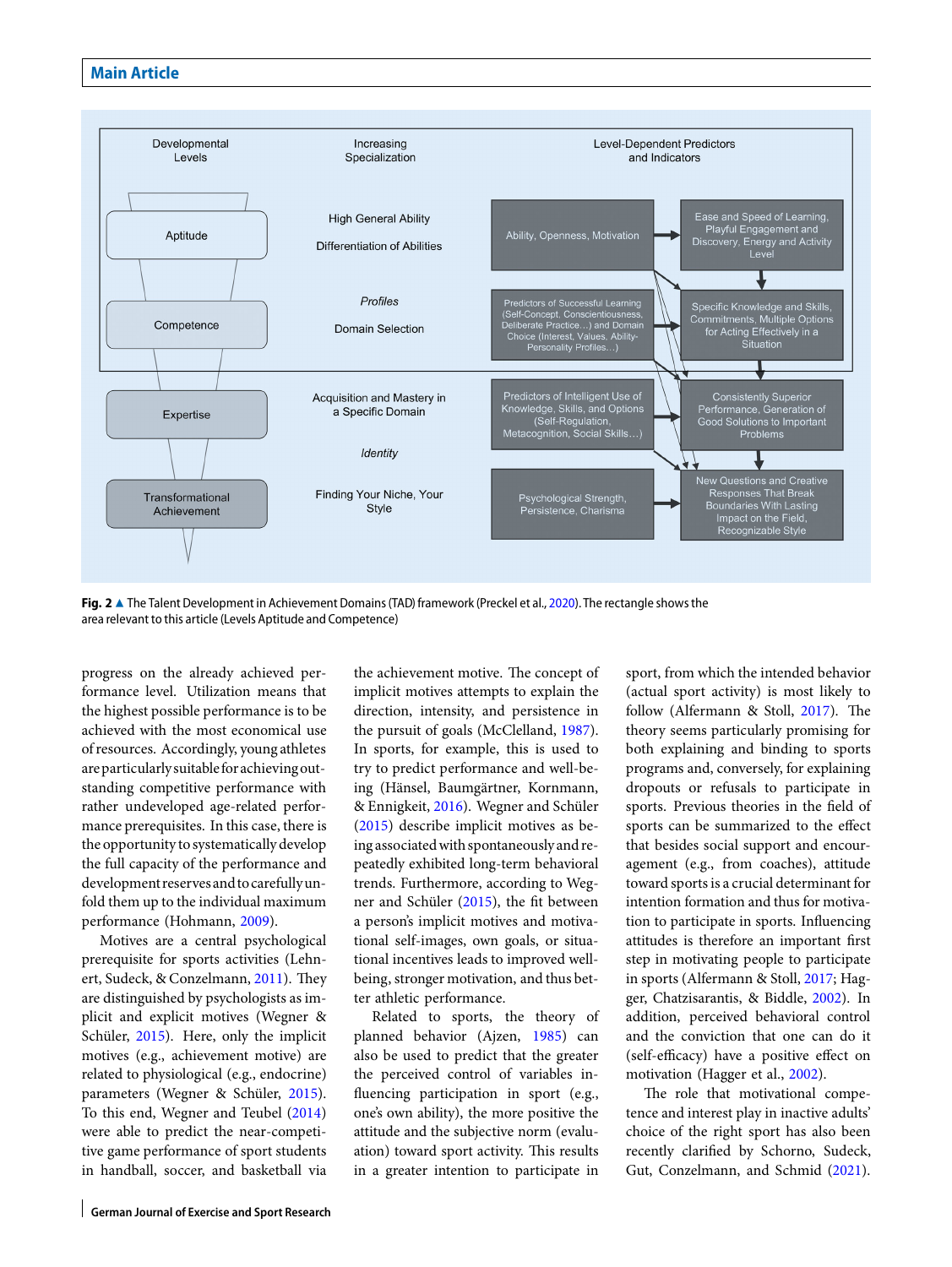They emphasize the need for a guided reflection with a counsellor about experienced activities (e.g., What did you like? Why did you (not) like it?) which could help people to find an exercise and sport activity that suits them. Cross-cutting movement experiences and sport sessions might be helpful to gain experiences and understand the incentives of different activities (Schorno et al., [2021\)](#page-8-21). This can mean both a cross-sport experience and a versatile experience within a specific sport. When experiencing various sports, the pedagogues recommend these conceptual and reflexive (Bindel, Herzberg, & Schauer, [2021\)](#page-7-14). According to this, sportis practiced based oninterest and absolutely needs the exchange with children about their perspective (child perspective). If there is certainty that sport can be given individual meaning, the likelihood is increased that young people will gain something out of the educational potential of sport and will also be active with pleasure in the long term (Bindel et al., [2021\)](#page-7-14).

Several studies show that, at least in the retrospective view, early specialization does not favor the development of elite athletes and before adolescence, diverse sports participation is more important (Barth, Emrich, & Güllich, [2019;](#page-7-15) Kliethermes et al., [2020\)](#page-8-22). In a cross-sectional study conducted by Fransen et al. [\(2012\)](#page-7-16), 735 boys in three age groups (6–12 years) were profiled using a fitness testbatteryconsistingof testsfor strength, flexibility, speed and agility, cardiovascular endurance, and gross motor coordination. The results suggest an acute positive effect of many hours in sports and a latent positive effect of early sampling on fitness and gross motor coordination. Multiple comparisons revealed that boys aged 10–12 years, who spent many hours in various sports, performed better on standing broad jump ( $p < 0.05$ ) and gross motor coordination  $(p < 0.05)$ than boys specializing in a single sport (Fransen et al., [2012\)](#page-7-16). Beyond that, Güllich et al. [\(2021\)](#page-7-1) were able to illustrate in their meta-analysis that, especially in the long term, diversification has a very positive impact on performance development compared to early specialization.

Ingeneral, it seemsimportant to create positive experiences (not only through a variety of sports, but also through versatile experience within a sport and diverse forms of mediation) in order to offer every child, if possible, a space in which they can find themselves. This will not only generate interest and develop positive attitudes towards sports in general, (Alfermann & Stoll, [2017;](#page-7-12) Singh, Voigt, & Hohmann, [2015\)](#page-8-23), but it could possibly also reduce the dropout rate.

In this context, it is important to point out that a not inconsiderable number of those who enter the process also exit, at different points in time of the model. This is not only necessary, but also intentional. In addition to the differentiated consideration of the reasons for exits, a distinction must be made between dropouts from the overall system and dropouts from the stringent path toward the top. The latter can still allow for performance-oriented organized sports activities, even if they are not internationally competitive. But dropouts also occur at early points (shortly after entry). According to a review from Crane and Temple [\(2015\)](#page-7-17), intrapersonal constraints were by far the most prevalent group of factors, having been identified in almost 90% of the studies. Two of these factors, lack of enjoyment and perceptions of physical competence, were identified in more than half of all studies. Rarely were enjoyment or perceptions of competence unpacked in terms of why children and adolescentswerenolongerenjoying sport or what sources of information were used to form these perceptions (Crane & Temple, [2015\)](#page-7-17). In a qualitative study of Mc-Carthy and Jones [\(2007\)](#page-8-24), it was summarized that children in the sampling years experience enjoyment from intrinsic and extrinsic sources that are both achievement and nonachievement related (Scanlan, Stein, & Ravizza, [1989\)](#page-8-25). Children in the latter stages of the sampling years do report other enjoyment and nonenjoyment sources compares with children who have just entered the sampling years (McCarthy & Jones, [2007\)](#page-8-24). Younger children named for example movement sensations as a source of enjoyment and punishment for skill errors as a source of nonenjoyment, while older children refer to social recognition of competence as a source of enjoyment and rivalry as a source of nonenjoyment. This supports the notion of developmental progression of emotional responses and can help coaches, parents and researchers develop more enjoyable experiences.

## **Competence**

At the competence level, sport is already about sport-specific skills. Here, athletes have already found their domain and are tested for sport-specific parameters. These are measured in the form of various ability tests (e.g., Handball tests, Deutscher Handballbund [\(2019\)](#page-7-18)) and the results are used to decide whether they are suitable and sufficient for the target sport.

A comparison between adolescent athletes from different types of sports makes it clear that each sport is, to a certain extent, unique in terms of physical prerequisites (Duncan, Woodfield, & al-Nakeeb, [2006;](#page-7-19) Vandorpe et al., [2012\)](#page-8-26). For example, soccer players demonstrate high levels of both upper and lower body strength for sport-specific actions including throwing-in and kicking the ball (Reilly, Bangsbo, & Franks, [2000\)](#page-8-27), while kinematics and efficiency seems to be the main determinants for example in swimming (Morais, Silva, Marinho, Lopes, & Barbosa, [2017\)](#page-8-28), and motor coordination appears to be the key ingredient in gymnastics (Vandorpe et al., [2012\)](#page-8-26). These sport-specific characteristics make it possible to discriminate between athletes of different sports (Opstoel et al., [2015\)](#page-8-29). Frequently tested parameters are, for example, flexibility (sit and reach) for discriminating combat sports (Pion, Fransen, Lenoir, & Segers, [2014\)](#page-8-30), but also balance, jumping laterally, hopping on one leg over an obstacle, (Lopes et al., [2011\)](#page-8-12), sprinting (Wilson et al., [2016\)](#page-8-31), cardiovascular endurance runs, etc. Complementary to these physiological parameters, physical (anthropometric) characteristics, such as stroke length or arm span in swimming (Morais et al., [2017\)](#page-8-28), play a determinant role, while height is crucial to make it to the top in volleyball (Duncan et al., [2006\)](#page-7-19).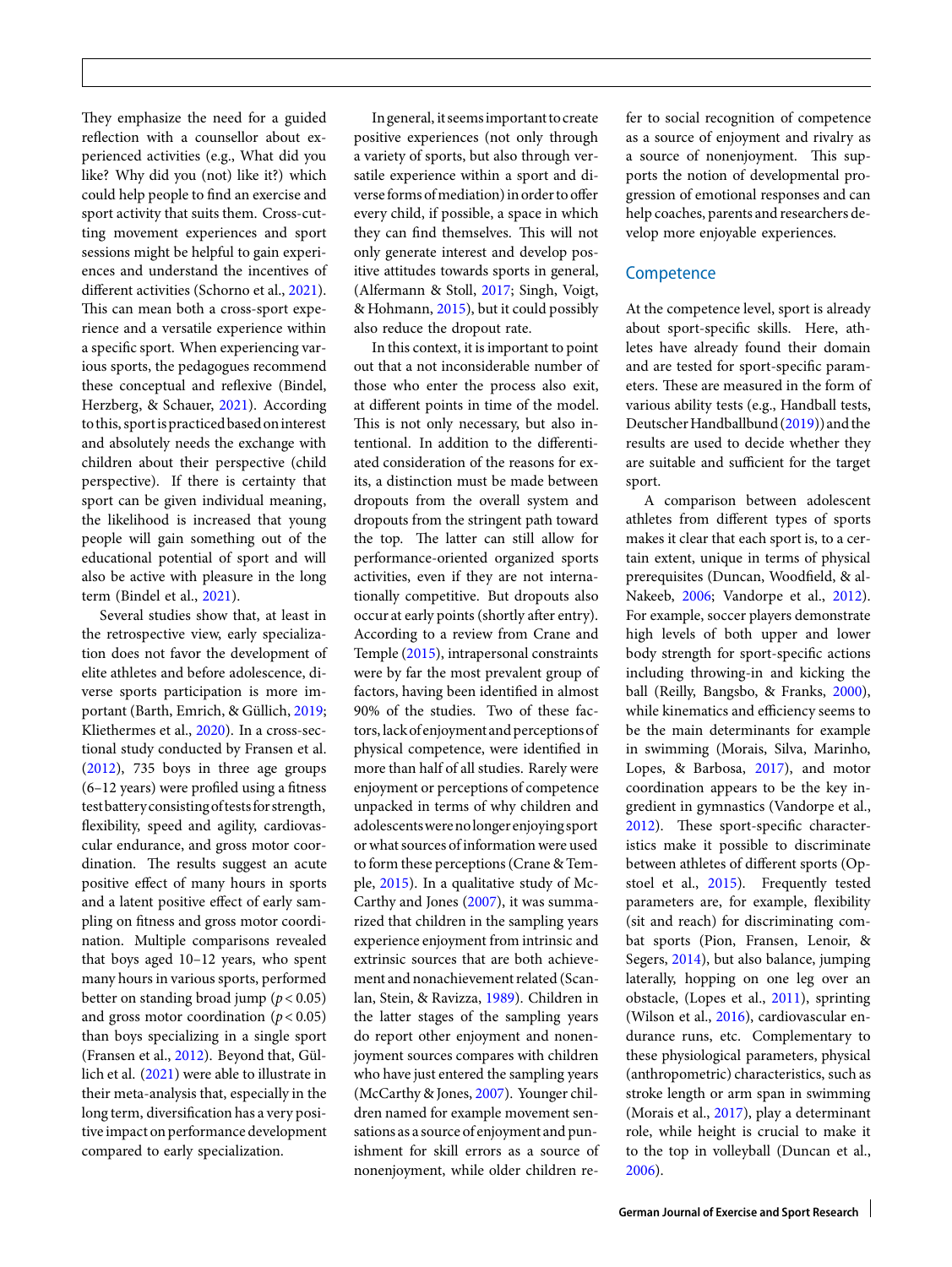Where the TAD framework lists motivation at the aptitude level, interests and ability–personality profiles seem to contribute to domain choice at the competence level. What starts with a trigger, sparked by environmental or text features (e.g., unexpected information), then develops into real interest (Hidi & Renninger, [2006\)](#page-8-32). Previous educational research has focused on two types of interest: situational and individual interest (Schraw & Lehman, [2001\)](#page-8-33). Situational interest refers to focused attention and the affective reaction that is triggered in the moment by environmental stimuli, which may or may not last over time (Hidi, [1990\)](#page-8-34), whereas individual interest refers to a person's relatively enduring predisposition to re-engage particular content over time as well as to the immediate psychological state when this predisposition has been activated (Renninger & Wozniak, [1985\)](#page-8-35). Especially individual interest has been found to have a positive impact on attention, recognition, and recall (Renninger & Wozniak, [1985\)](#page-8-35), persistence and effort, academic motivation, and levels of learning (Hidi & Renninger, [2006\)](#page-8-32). Things that can be beneficial also when starting a sport activity. Building on thework of researchers who have suggested that situational interest supports the development of individual interest, the Four-Phase Model (Hidi & Renninger, [2006\)](#page-8-32) describes early phases ofinterest development as primarily consisting of focused attention and positive feelings. Whereas at the aptitude level, the aim is to generate a general interest in sports, at the competence level a directed interest in a specific sport develops.

So far, there have already been initial indications that due to the various goals, the variety of activities and the different ways of arranging an activity, motivational competence and interests might be important to maintain exercise and sport (Hidi & Renninger, [2006;](#page-8-32) Rheinberg & Engeser, [2018;](#page-8-36) Schorno et al., [2021\)](#page-8-21). In addition, experiencing an activity as satisfying is important for longterm participation (Rheinberg&Engeser, [2018\)](#page-8-36).

Côté et al. [\(2007\)](#page-7-4) provide different pathways in the area of entry into sport activity. Based on Ericsson et al. [\(1993\)](#page-7-5) the path of early specialization offers optimal starting conditions for 10 years of deliberate practice (DP). These have been assumed to be the amount of practice years needed to achieve peak performance, particularly in the arts. DP was operationalized as any training activity that (a) is undertaken with the specific purpose of increasing performance (e.g., not for enjoyment or external rewards), (b) requires cognitive and/or physical effort, and (c) promotes skill development (Côté, Allan, Turnnidge, & Erick-son, [2020\)](#page-7-20). These number must not be considered too strict in a sporting context, depending on the type of sport. The central assumption of the deliberate practice model, that the personal investment of time and effort gives athletes little pleasure and is only sustained because of sporting success, must also be critically questioned. Thus, the direction of this cause–effect hypothesis can also be interpreted in the opposite way: according to the sport commitment theory (Scanlan, Carpenter, Simons, Schmidt, & Keeler, [1993\)](#page-8-37) competitive sport training is pursued precisely because it is enjoyable (Hohmann, Lames, Letzelter, & Pfeiffer, [2020\)](#page-8-38). This in turn presupposes interest and motivation. As reported by Barth and Emrich [\(2020\)](#page-7-21), the promotion of a young talent should be organized in such a way that at even in the end of an unsuccessful promotion process (as a loser on the criterion of sporting success), the young talent does not feel that the time has been misinvested. This requires a pedagogically oriented design and management of the training process, which emphasize autonomy, self-control, self-reflection and enrichment, which "refers to the rich variety of play, physical activities, games and sports, that children and youth experience prior to (as well as during) the specialization phase in talent pathways" (Ribeiro et al., [2021,](#page-8-39) p. 1116).

Besides DP self-concept is another predictor of successful learning. Positive effects of a distinct self-concept on performance can also be observed in sports. These are found in particular in connection with the physical self-concept, so that Findlay and Bowker [\(2009\)](#page-7-22) emphasize personality as an essential aspect of sport participation. Higher levels of athleticism (competitive and elite) were found to be associated with higher selfconcept.

While a child still needs high general abilities at the aptitude level, sportspecific indicators are already used for selection at the competence level. The transition is continuous, but as soon as the focus is on a specific sport, the competence level begins. It is precisely at this point that the decision is made as to whether a child enters a sport and remains in it or not.

## **Summary and derivation of a research approach**

Talent is not a stable characteristic. Regardless of which person ends up at the top, one may initially be talented for a small next step. In order to take a path in sports, it is important to have an interest in the sport. This interest can then be solidified in further steps (perhaps even in the talent development process) and mature into lasting interest (e.g., Prenzel, Krapp, & Schiefele, [1986\)](#page-8-40). The transition from the state of general sport aptitude to the start of a competitive sport career in a specific sport is based on different factors and indicators. There has been little research in this transition yet. This concerns especially the interaction of motivation, interest, ability, and intervention (previous movement and training experience). It could be beneficial to have a framework as a research approach in which different scientific disciplines are brought together (Glazier, [2017\)](#page-7-23).

So far, work on talent detection in sport focuses predominantly on the sport-motor performance of children with the aim of deriving recommendations for the inclusion of sport-specific support (Pion et al., [2015;](#page-8-41) Vaeyens et al., [2008\)](#page-8-3). Complex performance data from tests (competitions) are particularly problematic if they are used as rigid cut-off values for inclusion in a development process at an early stage in the development of young talent. This approach leads to selection errors that, for example, exclude unexpected high performers from a promotion process. Therefore, the selection process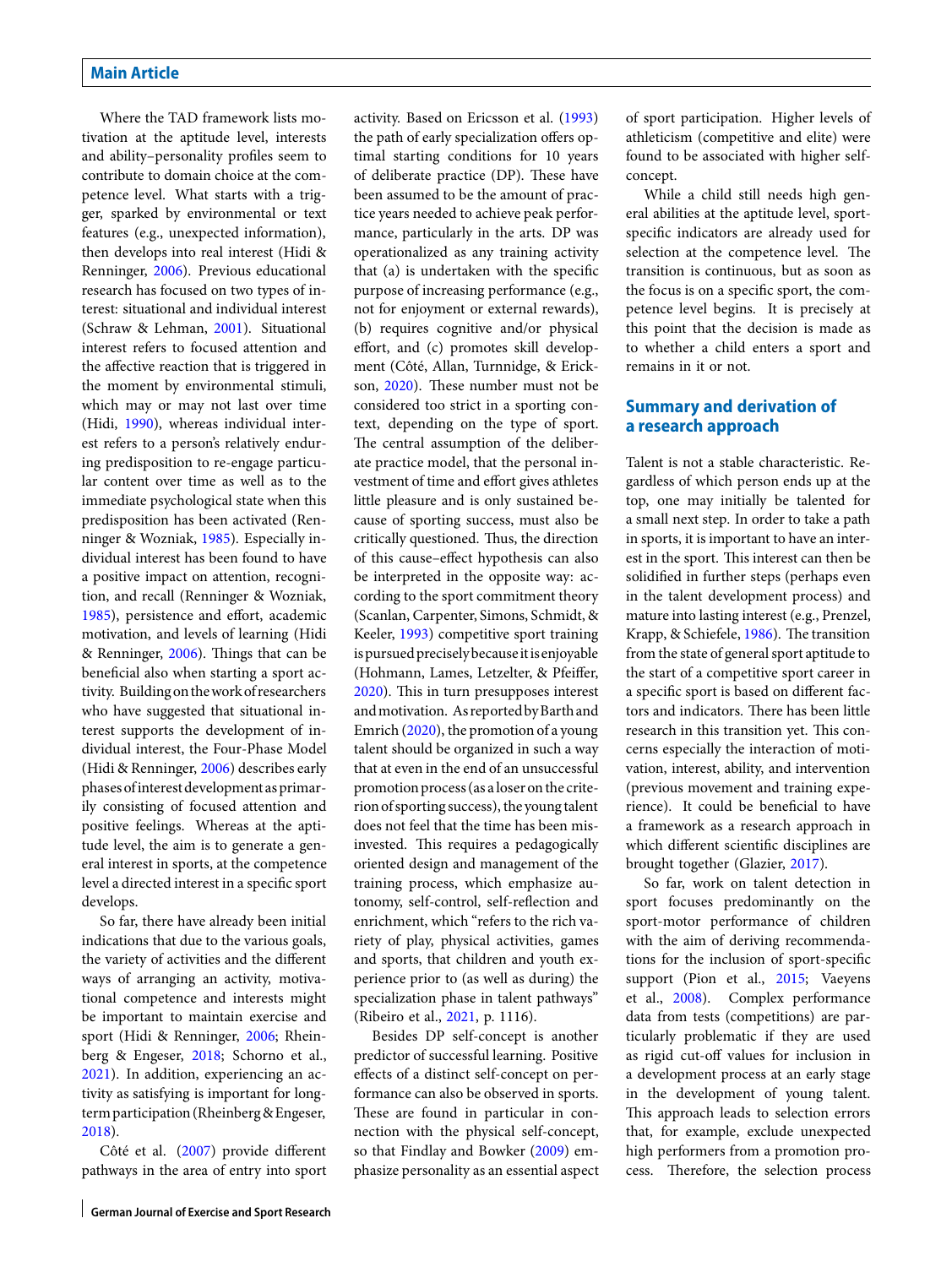

<span id="page-6-0"></span>**Fig. 3 ▲ Research perspectives of talent detection** 

has already been designed dynamically (Hohmann, [2009\)](#page-8-1). However, empirical evidence that is available on motivation, interest, and mediation of sport opportunities has not been sufficiently considered in previous research on the process of talent detection.

If we summarize all the indicators, we could abstractly describe them as *ability, will*, and *their arrangement (Movement Experiences and Offers).* Even though there is already a lot of evidence on ability in particular, at the level of willingness (e.g., motivation and interest), there is a lack of reference to the talent issue and to the interfaces in childhood and at entry. Some influencing factors on this long way are hardly or still not at all controllable. Therefore, the first step is to get as many children as possible interested in sports and to investigate how children get into sports. This is because existing talent development processes assume entry into the sports system simply as given.

For talent development in sports, the Talent Development in Achievement Domains (TAD) framework is already a very good point of reference, where many areas can be transferred. Preckel et al. [\(2020\)](#page-8-10) mention abilities and motivation as one level-dependent indicator, where unfortunately hardly any interfaces are known in sports at early levels. At later stages of the models (in adulthood), there are indications of intersections, e.g., the relationship between ability and achievement motivation (Zuber & Conzelmann, [2014\)](#page-9-0). It is necessary to take a closer look at the process of finding the sport that suits best from different perspectives because talent detection can take place both transitively and intransitively. It is agreed that child perspectives should be included, but how does a child find its domain, based on its physical and physiological prerequisites, its interests, and its motivation?

In order to provide orientation for talent research in sports, especially for the relevant parts in the field of talent *detection*, a framework will be offered in addition to the already existing models, which also encourages interdisciplinary research of the constructs *ability, will(ingness)* and their arrangement (. **Fig. [3](#page-6-0)**).

The central element of the present proposal is the person (athlete) who has a certain ability-personality profile. This profile includes the two areas of *the will* and *the ability*. When creating suitable (movement) offers for a person, both the abilities and the will should be considered. At the same time, previous experiences of different offers in turn result in characteristics of the abilities and the will. Thus, it is not only important to consider the current individual ability–personality profiles of a person, but in the field of talent development it is equally important to gather experiences to form these profiles (interest, motivation, etc.). Thus, over the time of the talent development process, there are always changes in the ability–personality profile and thus changes in the Movement Experiences and Offers. Research should thus survey all the above-mentioned perspectives of talent detection and take them into account in the context of selection measures. Further studies should also examine the stability of certain parameters of the framework, particularly in childhood, and the extent to which interest, for example, changes as a response to differentiated athletic experiences.

Talent identification research has generally been performed using univariate analysis, which ignores multivariate relationships with regard to the ability–personality profiles listed above. One of the first steps is to clarify how the two constructs of willingness and ability are related and mutually dependent. Furthermore, in talent research, quantitative methods are predominantly used. Nevertheless, "focus-group interviews offer a useful method of exploring the child's perspective on sport experiences in the sampling years, especially when one considers the struggles children encounter understanding and describing their emotional experiences" (McCarthy & Jones, [2007,](#page-8-24) p. 413). Especially in the field of applied research, multiperspective approaches are considered an appropriate method. Through mixed-methods, one expects to better understand a complex problem by illuminating both sides, the quantitative side of counting and the qualitative side of comprehending sense (Kuckartz,  $2014$ ). The present proposal can offer a suggestion in this regard in the (sub)field of talent detection.

## **Conclusion**

Although talent development is a process and predictors should be viewed dynamically over the long term, entry into sport is the start of any athletic process. Already at this point, numerous factors of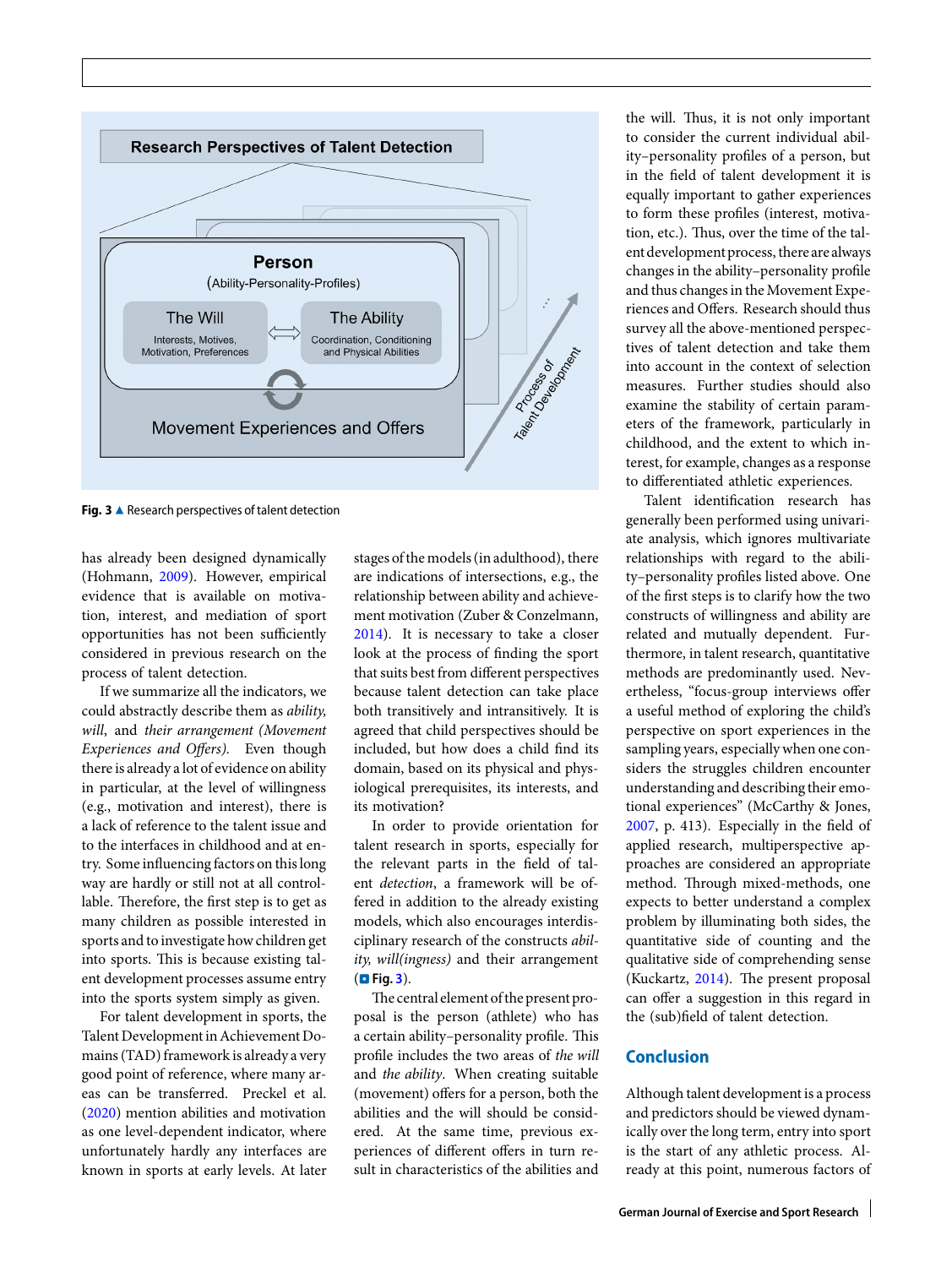willingness and ability play a role, which at best are examined and considered together with their arrangement. To inspire enthusiasm for sports, interest is of great importance. This is often assumed but has never been studied in connection with talent and, for example, in combination with one's own ability. In addition, there are indications of advantages of versatile movement offers, as in the research frame consisting of willingness and ability should be taken into account in order to proceed in an *athlete-centered* way (Ribeiro et al., [2021\)](#page-8-39). Talent detection should no longer take place only transitively, but also intransitively. There is a need of interdisciplinary research to gain a multilayered understanding of the complex interrelationships, possibly also in a mix of methods. Particularly in the transition from aptitude to competence, concepts are needed in sport to understand how the will and the ability (ability–personality profiles) are related and influence the choice of a specific sport. There are indications that the arrangement of movement offers should therefore be oriented to the conditions of the will and the ability and at the same time movement experiences could offer the basis for the formation of interests, motivation, and sport-motor skills, i.e., of the will and the ability. Further research can be based on the framework to investigate how individual parameters of the ability–personality profiles are related and how these change beyond the time of entry (for example, through different movement offers).

## **Corresponding address**



**Fabienne Spies**

Institut für Sportwissenschaft, Johannes Gutenberg-Universität Mainz Albert-Schweitzer-Str. 22, 55128 Mainz, Germany f.spies@uni-mainz.de

**Funding.** Open Access funding enabled and organized by Projekt DEAL.

## **Declarations**

**Conflict of interest.** F. Spies, L. Schauer, T. Bindel and M. Pfeiffer declare that they have no competing interests.

For this article no studies with human participants or animals were performed by any of the authors. All studies performed were in accordance with the ethical standards indicated in each case.

**Open Access.** This article is licensed under a Creative Commons Attribution 4.0 International License, which permits use, sharing, adaptation, distribution and reproduction in any medium or format, as long as you give appropriate credit to the original author(s) and the source, provide a link to the Creative Commons licence, and indicate if changes were made. The images or other third party material in this article are included in the article's Creative Commons licence, unless indicated otherwise in a credit line to the material. If material is not included in the article's Creative Commons licence and your intended use is not permitted by statutory regulation or exceeds the permitted use, you will need to obtain permission directly from the copyright holder. To view a copy of this licence, visit [http://creativecommons.org/licenses/by/4.0/.](http://creativecommons.org/licenses/by/4.0/)

### **References**

- <span id="page-7-9"></span>Ackerman, P.L., & Heggestad, E.D. (1997). Intelligence, personality, and interests: evidence for overlapping traits. Psychological Bulletin, 121(2), 219–245. [https://doi.org/10.1037/0033-2909.](https://doi.org/10.1037/0033-2909.121.2.219) [121.2.219.](https://doi.org/10.1037/0033-2909.121.2.219)
- <span id="page-7-11"></span>Ajzen, I. (1985). From intentions to actions: a theory of planned behavior. In J. Kuhl & J. Beckmann (Eds.), Springer series in social psychology. Action control: From cognition to behavior (1st edn., pp. 11–39). Berlin: Springer. [https://doi.org/10.](https://doi.org/10.1007/978-3-642-69746-3_2) [1007/978-3-642-69746-3\\_2.](https://doi.org/10.1007/978-3-642-69746-3_2)
- <span id="page-7-12"></span>Alfermann, D., & Stoll, O. (2017). Sportpsychologie: Ein Lehrbuch in 12 Lektionen [Sports psychology: a textbook in 12 lessons] (5th edn.). Sportwissenschaft studieren, Vol. 4. Aachen: Meyer&Meyer.
- <span id="page-7-7"></span>Bailey, R., & Morley, D. (2006). Towards a model of talent development in physical education. Sport Education and Society, 11(3),211–230.
- <span id="page-7-0"></span>Baker, J., Cobley, S., Schorer, J., & Wattie, N. (Eds.). (2017). Routledge Handbook of talent identifcation and development in sport. New York: Routledge.
- <span id="page-7-2"></span>Baker, J., Côté, J., & Abernethy, B.(2003). Learningfrom the experts: practice activities of expert decision makers in sport. Research Quarterly for Exercise and Sport, 74(3),342–347.
- <span id="page-7-8"></span>Baker, J., Schorer, J., & Wattie, N.(2018). Compromising talent: issues in identifying and selecting talent in sport. Quest, 70(1), 48–63. [https://doi.org/10.](https://doi.org/10.1080/00336297.2017.1333438) [1080/00336297.2017.1333438.](https://doi.org/10.1080/00336297.2017.1333438)
- <span id="page-7-3"></span>Balyi, I., & Hamilton, A. (2004). Long-term athlete development: Trainability in childhood and adolescence. Olympic Coach, 16(1), 4-9.
- <span id="page-7-21"></span>Barth, M., & Emrich, E. (2020). Talententwicklung im Fördersystem des Nachwuchsleistungssports [Talent development in the support system of young high performance sports]. In C. Breuer, C. Josten & W. Schmidt (Eds.), Vierter Deutscher kinder- und Jugendsportbericht [Fourth German children's and youth sports report](pp. 225–248). Schorndorf: Hofmann-Verlag.
- <span id="page-7-15"></span>Barth, M., Emrich, E., & Güllich, A. (2019). A machine learning approach to "revisit" specialization and sampling in institutionalized practice. SAGE Open, 9(2), 215824401984055. [https://doi.org/](https://doi.org/10.1177/2158244019840554) [10.1177/2158244019840554.](https://doi.org/10.1177/2158244019840554)
- <span id="page-7-14"></span>Bindel, T., Herzberg, S., & Schauer, L. (2021). Bunte Bewegungswelten von Kindern und Jugendlichen: Interessenorientierung und Reflexion [Colorful worlds of movement for children and young people: Interest orientation and reflection]. Sportunterricht, 70(2),64–70.
- <span id="page-7-10"></span>Coyle, T. R., Purcell, J. M., Snyder, A. C., & Richmond, M. C. (2014). Ability tilt on the SAT and ACT predicts specific abilities and college majors. Intelligence, 46, 18–24. [https://doi.org/10.1016/j.intell.2014.](https://doi.org/10.1016/j.intell.2014.04.008) [04.008.](https://doi.org/10.1016/j.intell.2014.04.008)
- <span id="page-7-17"></span>Crane, J., & Temple, V. (2015). A systematic review of dropout from organized sport among children and youth. European Physical Education Review, 21(1), 114–131. [https://doi.org/10.1177/](https://doi.org/10.1177/1356336X14555294) [1356336X14555294.](https://doi.org/10.1177/1356336X14555294)
- <span id="page-7-20"></span>Côté, J., Allan, V., Turnnidge, J., & Erickson, K. (2020). Early sport specialization and sampling. In G. Tenenbaum, R. C. Eklund & N. Boiangin (Eds.), Handbook of sport psychology (pp. 578–594). Hoboken: Wiley.
- <span id="page-7-4"></span>Côté, J., Baker, J., & Abernethy, B. (2007). Practice and play in the development of sport expertise (pp.184–202).
- <span id="page-7-18"></span>Deutscher Handballbund (2019). Testmanual zur Leistungssportsichtung des DHB 2020 [Test manual for the DHB 2020 competitive sports screening]. Dortmund, Leipzig: DHB, AT.
- <span id="page-7-19"></span>Duncan, M. J., Woodfield, L., & al-Nakeeb, Y.(2006). Anthropometric and physiological characteristics ofjuniorelite volleyball players. British Journal of Sports Medicine, 40(7),649–651. [https://doi.org/](https://doi.org/10.1136/bjsm.2005.021998) [10.1136/bjsm.2005.021998.](https://doi.org/10.1136/bjsm.2005.021998) discussion651.
- <span id="page-7-5"></span>Ericsson, K. A., Krampe, R. T., & Tesch-Römer, C. (1993). The role of deliberate practice in the acquisition of expert performance. Psychological Review, 100(3),363–406.
- <span id="page-7-22"></span>Findlay, L. C., & Bowker, A. (2009). The link between competitive sportparticipationand self-concept in early adolescence: A consideration of gender and sport orientation. Journal of Youth and Adolescence, 38(1), 29–40. [https://doi.org/10.](https://doi.org/10.1007/s10964-007-9244-9) [1007/s10964-007-9244-9.](https://doi.org/10.1007/s10964-007-9244-9)
- <span id="page-7-16"></span>Fransen, J., Pion, J., Vandendriessche, J., Vandorpe, B., Vaeyens, R., Lenoir, M., & Philippaerts, R. M. (2012). Differences in physical fitness and gross motor coordination in boys aged 6–12 years specializing in one versus sampling more than one sport. Journal of Sports Sciences, 30(4), 379–386. [https://doi.org/10.1080/02640414.](https://doi.org/10.1080/02640414.2011.642808) [2011.642808.](https://doi.org/10.1080/02640414.2011.642808)
- <span id="page-7-6"></span>Gagné, F. (1993). Constructs and models pertaining to exceptional human abilities. In K. A. Heller, F.J. Mönks & A.H. Passow (Eds.), International handbook of research and development of giftedness and talent. Oxford: Pergamon.
- <span id="page-7-23"></span>Glazier, P. S. (2017). Towards a grand unified theory of sports performance. Human Movement Science, 56(Pt A), 139–156. [https://doi.org/10.1016/j.](https://doi.org/10.1016/j.humov.2015.08.001) [humov.2015.08.001.](https://doi.org/10.1016/j.humov.2015.08.001)
- <span id="page-7-1"></span>Güllich, A., Macnamara, B. N., & Hambrick, D. Z. (2021). What makes a champion? Early multidisciplinary practice, not early specialization, predicts world-class performance. Perspectives on Psychological Science. [https://doi.org/10.1177/](https://doi.org/10.1177/1745691620974772) [1745691620974772.](https://doi.org/10.1177/1745691620974772)
- <span id="page-7-13"></span>Hagger, M. S., Chatzisarantis, N. L. D., & Biddle, S. J. H. (2002). A Meta-analytic review of the theories of reasoned action and planned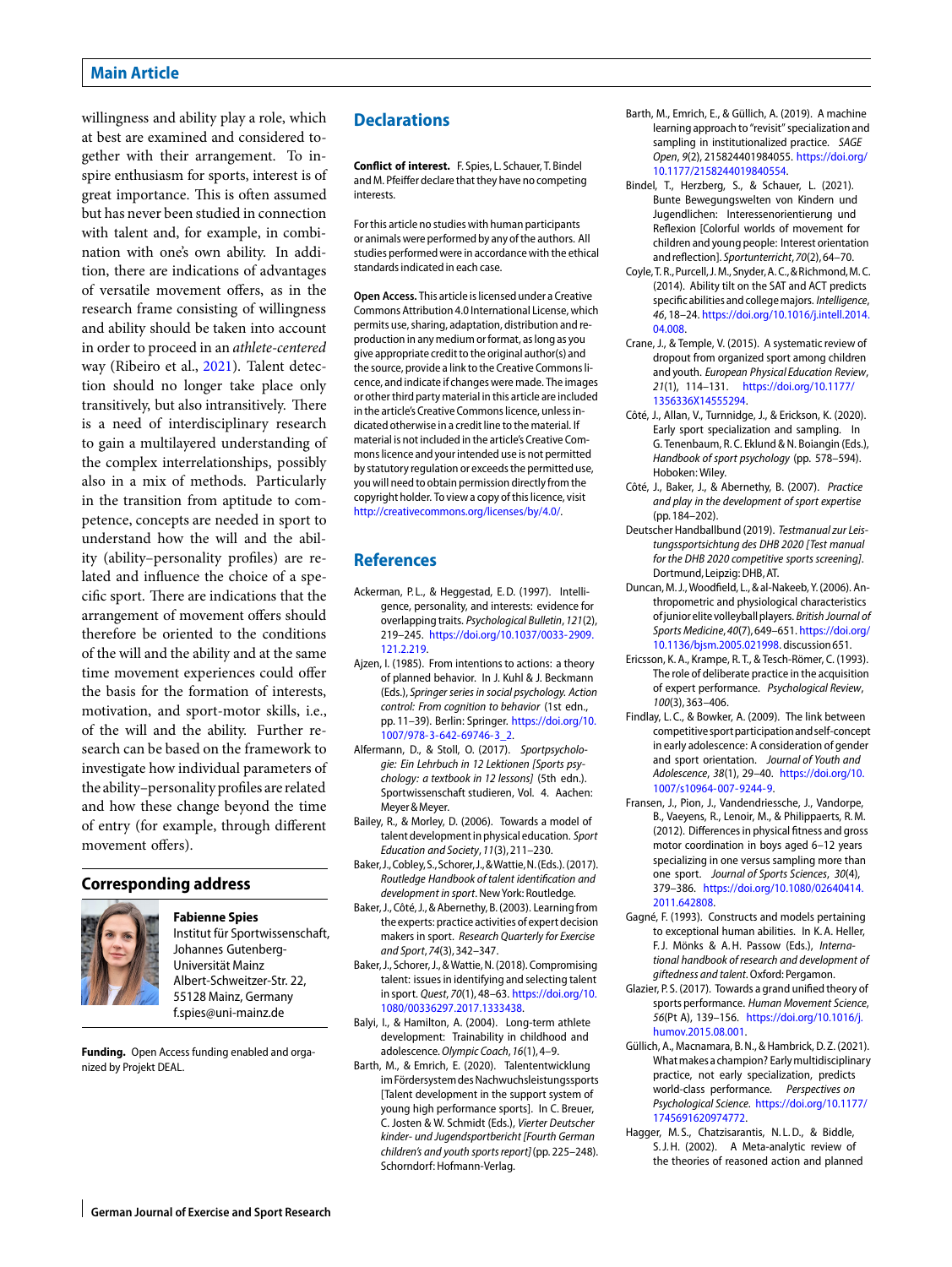behavior in physical activity: an examination of predictive validity and the contribution of additionalvariables.Journal of Sport and Exercise Psychology, 24(1),3–32.

- <span id="page-8-8"></span>Hambrick, D. Z., Burgoyne, A. P., Macnamara, B. N., & Ullén, F. (2018). Toward a multifactorial model of expertise: Beyond born versus made. Annals of the New York Academy of Sciences. [https://doi.](https://doi.org/10.1111/nyas.13586) [org/10.1111/nyas.13586.](https://doi.org/10.1111/nyas.13586)
- <span id="page-8-20"></span>Hänsel, F., Baumgärtner, S. D., Kornmann, J., & Ennigkeit, F. (2016). Sportpsychologie [Sports psychology]. Berlin, Heidelberg: Springer. [https://doi.org/10.1007/978-3-662-50389-8.](https://doi.org/10.1007/978-3-662-50389-8)
- <span id="page-8-7"></span>Heller, K. A. (2005). The munich model of giftedness and its impact on identification and programming. Gifted and Talented International, 20(1), 30–36. [https://doi.org/10.1080/15332276.](https://doi.org/10.1080/15332276.2005.11673055) [2005.11673055.](https://doi.org/10.1080/15332276.2005.11673055)
- <span id="page-8-6"></span>Henriksen, K., Stambulova, N., & Roessler, K. K. (2010). Successful talent development in track and field: Considering the role of environment. Scandinavian Journal of Medicine & Science in Sports, 20(2), 122–132. [https://doi.org/10.1111/](https://doi.org/10.1111/j.1600-0838.2010.01187.x) [j.1600-0838.2010.01187.x.](https://doi.org/10.1111/j.1600-0838.2010.01187.x)
- <span id="page-8-34"></span>Hidi, S.(1990). Interest and its contribution as amental resource for learning. Review of Educational Research, 60(4), 549–571. [https://doi.org/10.](https://doi.org/10.3102/00346543060004549) [3102/00346543060004549.](https://doi.org/10.3102/00346543060004549)
- <span id="page-8-32"></span>Hidi, S., & Renninger, K. A. (2006). The four-phase model of interest development. Educational Psychologist, 41(2), 111–127. [https://doi.org/10.](https://doi.org/10.1207/s15326985ep4102_4) [1207/s15326985ep4102\\_4.](https://doi.org/10.1207/s15326985ep4102_4)
- <span id="page-8-15"></span>Hohmann, A.(2001). Leistungsdiagnostische Kriterien sportlichen Talents [Performance diagnostic criteria of athletic talent]. Leistungssport, 31(4), 14–21.
- <span id="page-8-1"></span>Hohmann,A.(2009). Entwicklung sportlicher Talente an sportbetonten Schulen [Developing athletic talent at sport-focused schools]. Imhof: Petersberg.
- <span id="page-8-38"></span>Hohmann, A., Lames, M., Letzelter, M., & Pfeiffer, M. (2020). Einführung in die Trainingswissenschaft [Introduction to exercise science] (7th edn.). Wiebelsheim,Hunsrück: Limpert.
- <span id="page-8-22"></span>Kliethermes, S. A., Nagle, K., Côté, J., Malina, R. M., Faigenbaum, A., Watson, A., et al. (2020). Impact of youth sports specialisation on career and task-specific athletic performance: A systematic review following the American Medical Society for Sports Medicine (AMSSM) Collaborative Research Network's 2019 Youth Early Sport Specialisation Summit. British Journal of Sports Medicine, 54(4), 221–230. [https://doi.org/10.](https://doi.org/10.1136/bjsports-2019-101365) [1136/bjsports-2019-101365.](https://doi.org/10.1136/bjsports-2019-101365)
- <span id="page-8-42"></span>Kuckartz, U. (2014). Mixed Methods: Methodologie, Forschungsdesigns und Analyseverfahren. Wiesbaden: Springer VS. [https://doi.org/10.1007/](https://doi.org/10.1007/978-3-531-93267-5) [978-3-531-93267-5.](https://doi.org/10.1007/978-3-531-93267-5)
- <span id="page-8-16"></span>Lehnert, K., Sudeck, G., & Conzelmann, A. (2011). BMZI – Berner Motiv- und Zielinventar im Freizeitund Gesundheitssport [BMZI – Motive and goal inventory in leisure and health sports from Bern]. Diagnostica, 57(3), 146–159. [https://doi.org/10.](https://doi.org/10.7892/BORIS.10980) [7892/BORIS.10980.](https://doi.org/10.7892/BORIS.10980)
- <span id="page-8-12"></span>Lopes, V. P., Rodrigues, L. P., Maia, J. A. R., & Malina, R. M. (2011). Motor coordination as predictor of physical activity in childhood. Scandinavian Journal of Medicine & Science in Sports, 21(5), 663–669. [https://doi.org/10.1111/j.1600-0838.](https://doi.org/10.1111/j.1600-0838.2009.01027.x) [2009.01027.x.](https://doi.org/10.1111/j.1600-0838.2009.01027.x)
- <span id="page-8-2"></span>Martindale, R. J. J., Collins, D., & Daubney, J. (2005). Talent development: a guide for practice and researchwithin sport.Quest, 57,353–375.
- <span id="page-8-24"></span>McCarthy, P. J., & Jones, M. V.(2007). A qualitatice study of sport enjoyment in the sampling years. The Sport Psychologist, 21,400–416.
- <span id="page-8-28"></span><span id="page-8-19"></span>McClelland, D. C.(1987). Human motivation. New York: CambridgeUniversityPress.
- Morais, J. E., Silva, A. J., Marinho, D. A., Lopes, V. P., & Barbosa, T. M. (2017). Determinant factors of long-term performance development in young swimmers. International Journal of Sports Physiology and Performance, 12(2), 198–205. [https://doi.org/10.1123/ijspp.2015-0420.](https://doi.org/10.1123/ijspp.2015-0420)
- <span id="page-8-29"></span>Opstoel, K., Pion, J., Elferink-Gemser, M., Hartman, E., Willemse, B., Philippaerts, R. M., et al. (2015). Anthropometric characteristics, physical fitness and motor coordination of 9 to 11 year old children participating in a wide range of sports. PLoS ONE, 10(5), e126282. [https://doi.org/10.](https://doi.org/10.1371/journal.pone.0126282) [1371/journal.pone.0126282.](https://doi.org/10.1371/journal.pone.0126282)
- <span id="page-8-41"></span>Pion, J., Segers, V., Fransen, J., Debuyck, G., Deprez, D., Haerens, L., et al. (2015). Generic anthropometric and performance characteristics among elite adolescent boys in nine different sports. European Journal of Sport Science, 15(5), 357–366. [https://doi.org/10.](https://doi.org/10.1080/17461391.2014.944875) [1080/17461391.2014.944875.](https://doi.org/10.1080/17461391.2014.944875)
- <span id="page-8-30"></span>Pion, J., Fransen, J., Lenoir, M., & Segers, V. (2014). The value of non-sport-specific characteristics for talent orientation in young male judo, karate and taekwondo athletes. Archives of Budo, 10, 147–154.
- <span id="page-8-13"></span>Pion, J., Lenoir, M., Vandorpe, B., & Segers, V. (2015). Talent in female gymnastics: a survival analysis based upon performance characteristics. International Journal of Sports Medicine, 36(11), 935–940. [https://doi.org/10.](https://doi.org/10.1055/s-0035-1548887) [1055/s-0035-1548887.](https://doi.org/10.1055/s-0035-1548887)
- <span id="page-8-4"></span>Pion, J. (2015). The Flemish Sports Compass: From sports orientation to elite performance prediction (Dissertation). Ghent University, Ghent
- <span id="page-8-14"></span>Platvoet, S., Faber, I. R., de Niet, M., Kannekens, R., Pion, J., Elferink-Gemser, M. T., & Visscher, C. (2018). Development of a tool to assess fundamental movement skills in applied settings. Frontiers in Education, 3, 12. [https://doi.org/10.3389/feduc.](https://doi.org/10.3389/feduc.2018.00075) [2018.00075.](https://doi.org/10.3389/feduc.2018.00075)
- <span id="page-8-10"></span>Preckel, F., Golle, J., Grabner, R., Jarvin, L., Kozbelt, A., Müllensiefen, D., et al. (2020). Talent development in achievement domains: a psychological framework for within- and crossdomain research. Perspectives on Psychological Science, 15(3), 691–722. [https://doi.org/10.](https://doi.org/10.1177/1745691619895030) [1177/1745691619895030.](https://doi.org/10.1177/1745691619895030)
- <span id="page-8-40"></span>Prenzel, M., Krapp, A., & Schiefele, H. (1986). Grundzüge einer pädagogischen Interessentheorie. Zeitschrift Für Pädagogik, 32,163–173.
- <span id="page-8-27"></span>Reilly, T., Bangsbo, J., & Franks, A. (2000). Anthropometricand physiological predispositionsforelite soccer.Journal of Sports Sciences,18(9),669–683. [https://doi.org/10.1080/02640410050120050.](https://doi.org/10.1080/02640410050120050)
- <span id="page-8-35"></span>Renninger, K. A., & Wozniak, R. H. (1985). Effect of interest on attentional shift, recognition, and recall in young children. Developmental Psychology, 21(4), 624–632. [https://doi.org/10.](https://doi.org/10.1037/0012-1649.21.4.624) [1037/0012-1649.21.4.624.](https://doi.org/10.1037/0012-1649.21.4.624)
- <span id="page-8-36"></span>Rheinberg, F., & Engeser, S. (2018). Intrinsic motivation and flow. In J. Heckhausen & H. Heckhausen (Eds.), Motivation and action (3rdedn., pp.579–622). Cham: Springer. [https://](https://doi.org/10.1007/978-3-319-65094-4_14) [doi.org/10.1007/978-3-319-65094-4\\_14.](https://doi.org/10.1007/978-3-319-65094-4_14)
- <span id="page-8-39"></span>Ribeiro, J., Davids, K., Silva, P., Coutinho, P., Barreira.D.. & Garganta, J.(2021). Talent development in sport requires athlete enrichment: contemporary insights from a nonlinear pedagogy and the athletic skills model. Sports Medicine (Auckland,

N.Z.), 51(6), 1115–1122. [https://doi.org/10.](https://doi.org/10.1007/s40279-021-01437-6) [1007/s40279-021-01437-6.](https://doi.org/10.1007/s40279-021-01437-6)

- <span id="page-8-37"></span>Scanlan, T. K., Carpenter, P. J., Simons, J. P., Schmidt, G. W., & Keeler, B. (1993). The sport commitment model: measurement development for the youth-sport domain. Journal of Sport and Exercise Psychology, 15(1), 16–38. [https://doi.](https://doi.org/10.1123/jsep.15.1.16) [org/10.1123/jsep.15.1.16.](https://doi.org/10.1123/jsep.15.1.16)
- <span id="page-8-25"></span>Scanlan, T. K., Stein, G. L., & Ravizza, K. (1989). An in-depth study of former elite figure skaters: II. Sources of enjoyment. Journal of Sport and Exercise Psychology, 11(1), 65–83. [https://doi.](https://doi.org/10.1123/jsep.11.1.65) [org/10.1123/jsep.11.1.65.](https://doi.org/10.1123/jsep.11.1.65)
- <span id="page-8-21"></span>Schorno, N., Sudeck, G., Gut, V., Conzelmann, A., & Schmid, J.(2021). Choosing an activity that suits: development and validation of a questionnaire on motivational competence in exercise and sport. German Journal of Exercise and Sport Research, 51(1), 71–78. [https://doi.org/10.1007/](https://doi.org/10.1007/s12662-020-00698-z) [s12662-020-00698-z.](https://doi.org/10.1007/s12662-020-00698-z)
- <span id="page-8-33"></span>Schraw, G., & Lehman, S. (2001). Situational interest: a review of the literature and directions for future research. Educational Psychology Review, 13(1), 23–52.
- <span id="page-8-23"></span>Singh, A., Voigt, L., & Hohmann, A. (2015). Konzepte erfolgreichen Nachwuchstrainings (KerN) [Concepts of successful junior training]. Leistungssport, 2,11–16.
- <span id="page-8-9"></span>Subotnik, R.F., Olszewski-Kubilius, P., & Worrell, F. C. (2011). Rethinking giftedness and gifted education: a proposed direction forward based on psychological science. Psychological Science in the Public Interest: A Journal of the American Psychological Society, 12(1), 3–54. [https://doi.](https://doi.org/10.1177/1529100611418056) [org/10.1177/1529100611418056.](https://doi.org/10.1177/1529100611418056)
- <span id="page-8-5"></span>Till, K., & Baker, J. (2020). Challenges and possible solutions to optimizing talent identification and development in sport. Frontiers in Psychology, 11, 664. [https://doi.org/10.3389/fpsyg.2020.](https://doi.org/10.3389/fpsyg.2020.00664) [00664.](https://doi.org/10.3389/fpsyg.2020.00664)
- <span id="page-8-3"></span>Vaeyens, R., Lenoir, M., Williams, A. M., & Philippaerts, R. M. (2008). Talent identification and development progammes in sport. Sports Medicine, 38(9),703–714.
- <span id="page-8-26"></span>Vandorpe, B., Vandendriessche, J. B., Vaeyens, R., Pion, J., Lefevre, J., Philippaerts, R. M., & Lenoir, M. (2012). The value of a non-sport-specific motor test battery in predicting performance in young female gymnasts. Journal of Sports Sciences, 30(5), 497–505. [https://doi.org/10.](https://doi.org/10.1080/02640414.2012.654399) [1080/02640414.2012.654399.](https://doi.org/10.1080/02640414.2012.654399)
- <span id="page-8-11"></span>Wang, M.T., Ye, F., & Degol, J.L. (2017). Who chooses STEM careers? Using a relative cognitive strength and interest model to predict careers in science, technology, engineering, and mathematics. Journal of Youth and Adolescence, 46(8), 1805–1820. [https://doi.org/10.1007/](https://doi.org/10.1007/s10964-016-0618-8) [s10964-016-0618-8.](https://doi.org/10.1007/s10964-016-0618-8)
- <span id="page-8-17"></span>Wegner, M., & Schüler, J. (2015). Implizite Motive – Perspektiven im Kontext Sport und Bewegung [Implicit motives—perspectives in the context of sport and exercise]. Zeitschrift Für Sportpsychologie, 22(1), 2–5. [https://doi.org/10.1026/](https://doi.org/10.1026/1612-5010/a000140) [1612-5010/a000140.](https://doi.org/10.1026/1612-5010/a000140)
- <span id="page-8-18"></span>Wegner, M., & Teubel, T. (2014). The implicit achievement motive predicts match performances and the explicit motive predicts choices for target distances in team sports. International Journal of Sport Psychology, 45(6),621–638.
- <span id="page-8-0"></span>Williams, M. R. (2000). The war for talent: Getting the best from the best. London: Chartered Institute of Personnel and Development.
- <span id="page-8-31"></span>Wilson, R. S., James, R. S., David, G., Hermann, E., Morgan, O. J., Niehaus, A. C., et al. (2016).